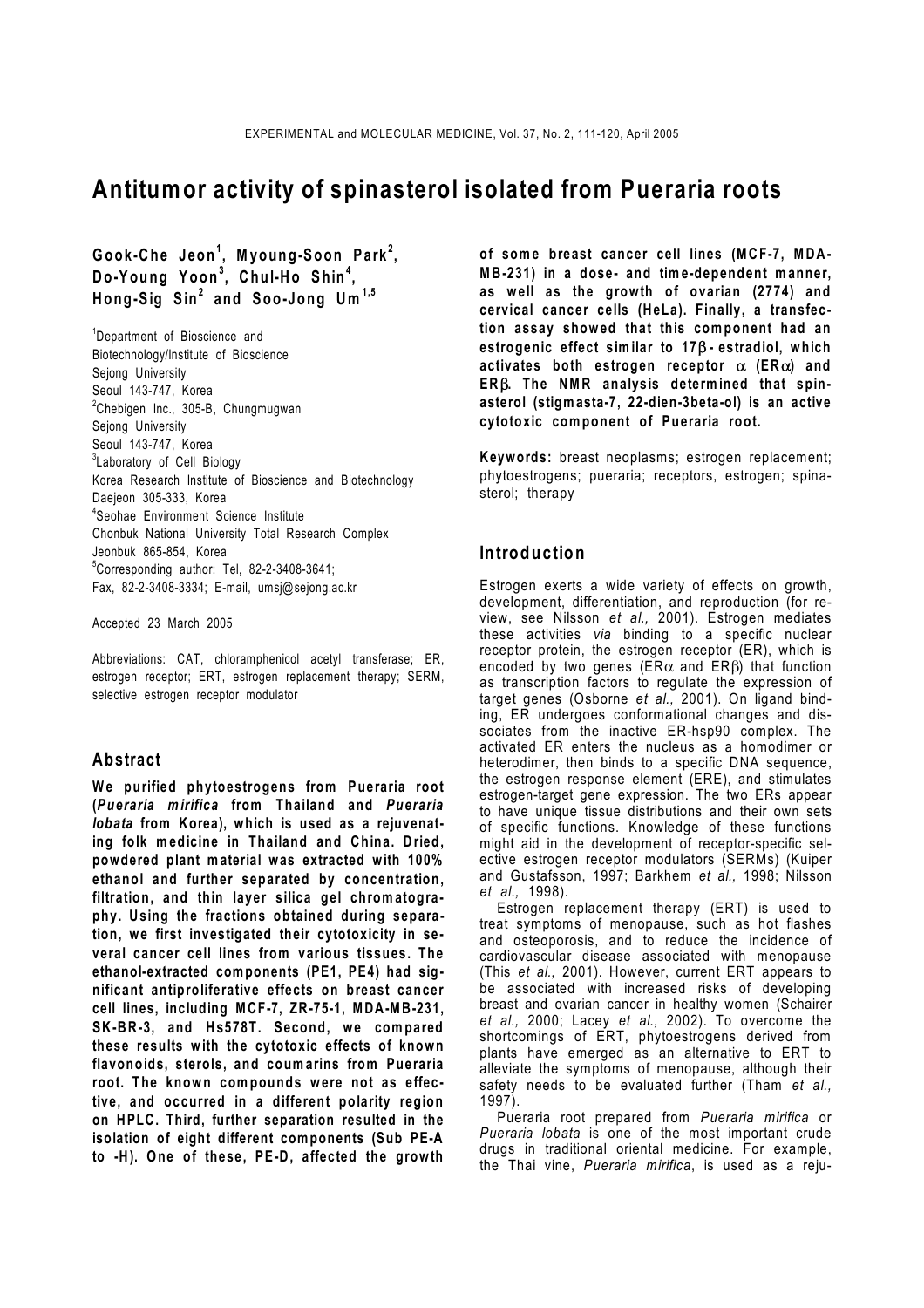venator and aphrodisiac (Bradbury and White, 1954; Cain, 1960), and other Pueraria species are reported to have pharmacological activity (Harada and Ueno, 1975; Qicheng, 1980; Lai and Tang, 1989; Keung and Vallee, 1998; Miyazawa *et al.,* 2001). Pueraria root is a potent source of phytoestrogen with estrogen-like biological activity. Three main classes of phytoestrogens occur in either plants or their seeds: isoflavones, coumestans, and lignans. A single plant often contains more than one class of phytoestrogen. It has been suggested that the major estrogenic components of Pueraria root are puerarin, daidzin, genistin, daidzein, and genistein (Ohshima *et al.,* 1988). No powerful phytoestrogens other than these isoflavones and coumestans have been isolated. In addition, their activities in the treatment of gynecological cancers are poorly defined.

 In this study, we extracted phytoestrogens from two kinds of Pueraria root: *Pueraria mirifica* from Thailand and *Pueraria lobata* from Korea. We used breast, ovarian, and cervical cancer cell lines to analyze their chemopreventive activity in gynecological cancers *in vitro*, and determined their effect on ERα and ERβ. We found that the profiles of the phytoestrogens extracted from the two Pueraria roots were similar, and demonstrated that Pueraria extract has antiproliferative effects on certain gynecological cancer cell lines, and acts on both ERs. The active cytotoxic component in the final fraction appears to be spinasterol, an isomer of stigmasterol, which is one of the known phytoestrogens in Pueraria extract. Although a more detailed approach is required to determine how spinasterol regulates the growth of cancer cells, our results may aid the development of natural SERMs for menopausal women who need ERT, without increasing their risk of developing gynecological cancers.

# **Materials and Methods**

## **Preparation of Pueraria extracts**

Pueraria roots were extracted by inverted shaking in 100% ethanol for 3 days at room temperature. A clear extract was recovered by centrifugation at 5,000 rpm for 20 min and concentrated in a rotary evaporator at 45°C (PE1; Pueraria extract 1). After PE1 was filtered, the filtrate was concentrated and filtered again to produce PE4. To separate it further, PE4 was subjected to preparative thin-layer chromatography (TLC) on Silica Gel 60 F254 (Merck, Darmstadt, Germany) with hexane: ethyl acetate (4:1). Eight sub-fractions were recovered, of which Sub PE-D was further separated by preparative TLC (hexane:ethyl acetate = 5:1) to produce Sub PE-D1, -D2 and -D3. To identify the structures in the final three fractions, the fractions were subjected to NMR (proton and carbon) and LC-MASS. The <sup>1</sup>H NMR and <sup>13</sup>C NMR spectra were recorded on a JEOL JNM EX-400 using CDCl<sub>3</sub> as the solvent. All the chemical shifts (δ) are quoted in ppm downfield from TMS and the coupling constants (*J*)

are given in Hz. Mass spectra were measured on a Shimazu GCMS-PO 1,000 mass spectrometer (EI 70 eV). The dried material derived from each fraction was dissolved in DMSO (Sigma, St. Louis, MO), 100% ethanol, or CH<sub>2</sub>Cl<sub>2</sub>, depending on the experimental conditions, and stored at -20°C. To treat cells, the dissolved material was diluted with phenol redfree DMEM (Gibco BRL, Gaithersburg, MD) to give the final concentrations indicated in the text.

### **Cell lines and cell culture**

The cells used in our experiments were breast (MDA-MB-231, MCF-7, ZR-75-1, Hs578T, SK-BR-3), cervical (HeLa, CaSki), ovarian (2774, OVCAR-3, PA-1, SK-OV-3), colon (HT-29, SW480, HCT116, DLD-1), and liver (PLC/PRF-5, SK-Hep-1) cancer cell lines. These cells were routinely maintained in DMEM, supplemented with 10% FBS) (HyClone Laboratories, Logan, UT), previously inactivated at 56°C for 20 min. For transfection and transcription assays, COS-1 cells were used and cultured in phenol red-free DMEM, supplemented with heat-inactivated, charcoal-treated 10% FBS.

### **Cell viability**

Cell monolayers were cultured in a humidified atmosphere of  $95\%$  air with  $5\%$  CO<sub>2</sub>. Cells were seeded at a density of 7  $\times$  10<sup>4</sup> cells/well 24 h before drug treatment in six-well plates, and were 60 to 70% confluent at the time of treatment. Different concentrations of the Pueraria extracts or commercially available phytoestrogens (puerarin, stigmasterol, campesterol, coumestrol, genistein, daidzein, daidzin, genistin, β -sitosterol) (Sigma) were added to the medium. As a control, a stock solution of 100 mM 17βestradiol (Sigma) dissolved in DMSO, 100% ethanol, or  $CH_2Cl_2$  was used. After treatment, living cells were recovered daily by suspension in trypsin-EDTA and counted using a hemocytometer followed by trypan blue staining (0.4%). Each assay was performed four times in triplicate. All the data presented in the text represent the means of three independent assays.

#### **Transcription assay for ER**α **and ER**β

Cells were transfected using a liposome-based method with Lipofectamine (Gibco-BRL), as previously reported (Um *et al.,* 2000; Kang *et al.,* 2004). Briefly, COS-1 cells, maintained in phenol red-free DMEM supplemented with charcoal-treated 10% FBS, were plated in 60-mm dishes at a density of  $1 \times 10^6$ cells/ dish 5 h before transfection. After overnight transfection with the indicated reporter plasmids ( $ER\alpha$ or ERβ expression vector and Vit-tk-CAT reporter plasmid derived from vitellogenin promoter containing a canonical ER response element; generously donated by Dr. Pierre Chambon, Strasbourg, France) together with SV40-driven internal control plasmid, the cells were washed, fed with complete medium if needed, treated with 17β-estradiol or Pueraria extract,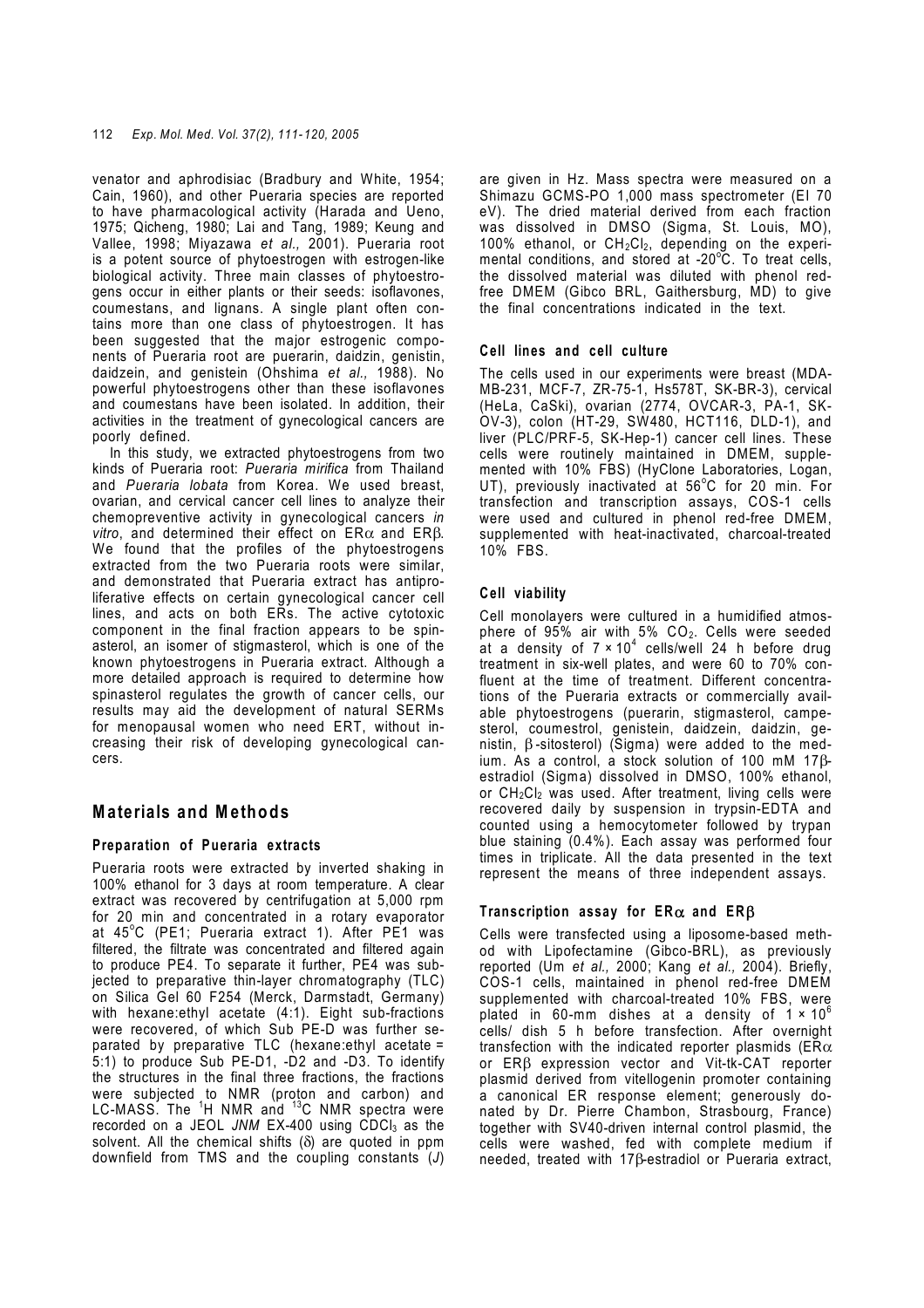and further incubated for 24 h. Cell extracts were then prepared and the β-galactosidase activity was determined to normalize transfection. The CAT concentration in 30-70 µl of the clear lysate was tested using CAT ELISA according to the manufacturer's instructions (Roche Molecular Biochemicals, Mannheim, Germany). The data given in the text are the means of at least three independent transfections. The relative amount of CAT was calculated by dividing the amount of CAT enzyme in the treated cells by that in untreated cells.

#### **Statistical analysis**

Data are the means of at least three different experiments. The significance of the differences between groups was determined by one-way ANOVA, with the software SPSS (Version 9.0.1, SPSS, Chicago, IL) and Student's *t*-test. A *P*-value <0.05 was considered statistically significant.

# **Results and Discussion**

After we found that the starting extract of Pueraria powder (PE1) showed strong antiproliferative activity in specific gynecological cancer cells (data not shown), we further fractionated PE1 to produce PE2, PE3, and PE4 (Figure 1). The dose-dependent cytotoxic effect of the extracts was measured by counting viable cells directly. As shown in Figures 2A and 2B, the growth of both MCF-7 and MDA-MB-231 breast cancer cells was specifically reduced by PE4. The control, 17βestradiol  $(E_2)$ , was hyperproliferative at 1  $\mu$ M and apoptotic to MCF-7 at higher concentrations, as previously reported (Reddel and Sutherland, 1987; Kim *et al.,* 2000). The strong antiproliferative activity of PE4 prompted us to investigate its effect on other breast cancer cells: ZR-75-1, HS578T, SK-BR-3, and T47D. All the cells except ZR-75-1 were sensitive to PE4 in a dose-dependent manner (Figures 2C-2F). The cytotoxic effect of PE4 appears to be  $ER\alpha$ -independent, since MCF-7 and ZR-75-1 are  $ER\alpha$ -positive, while the other cell lines are ERα-negative or ERβpositive.

 To get a clue as to the components involved in the response to PE4, we tested the cytotoxicity of known components of Pueraria root (puerarin, stigmasterol, campesterol, coumestrol, genistein, daidzein, daidzin, genistin, β-sitosterol) on MCF-7 and MDA-MB-231 breast cancer cells. None of these were cytotoxic at up to 10 µM (data not shown). To further confirm that the active cytotoxic components of PE4 are not known components of Pueraria root, they were characterized physically and chemically (data not shown). Reverse-phase TLC and HPLC using a µBondapak C18 column (Shimadzu, Kyoto, Japan) indicated that the active components of PE4 are



**Figure 1.** Purification scheme of Pueraria extract. Both roots of *Pueraria lobata* and *Pueraria mirifica* were used for extraction and purification. PE indicates Pueraria extract.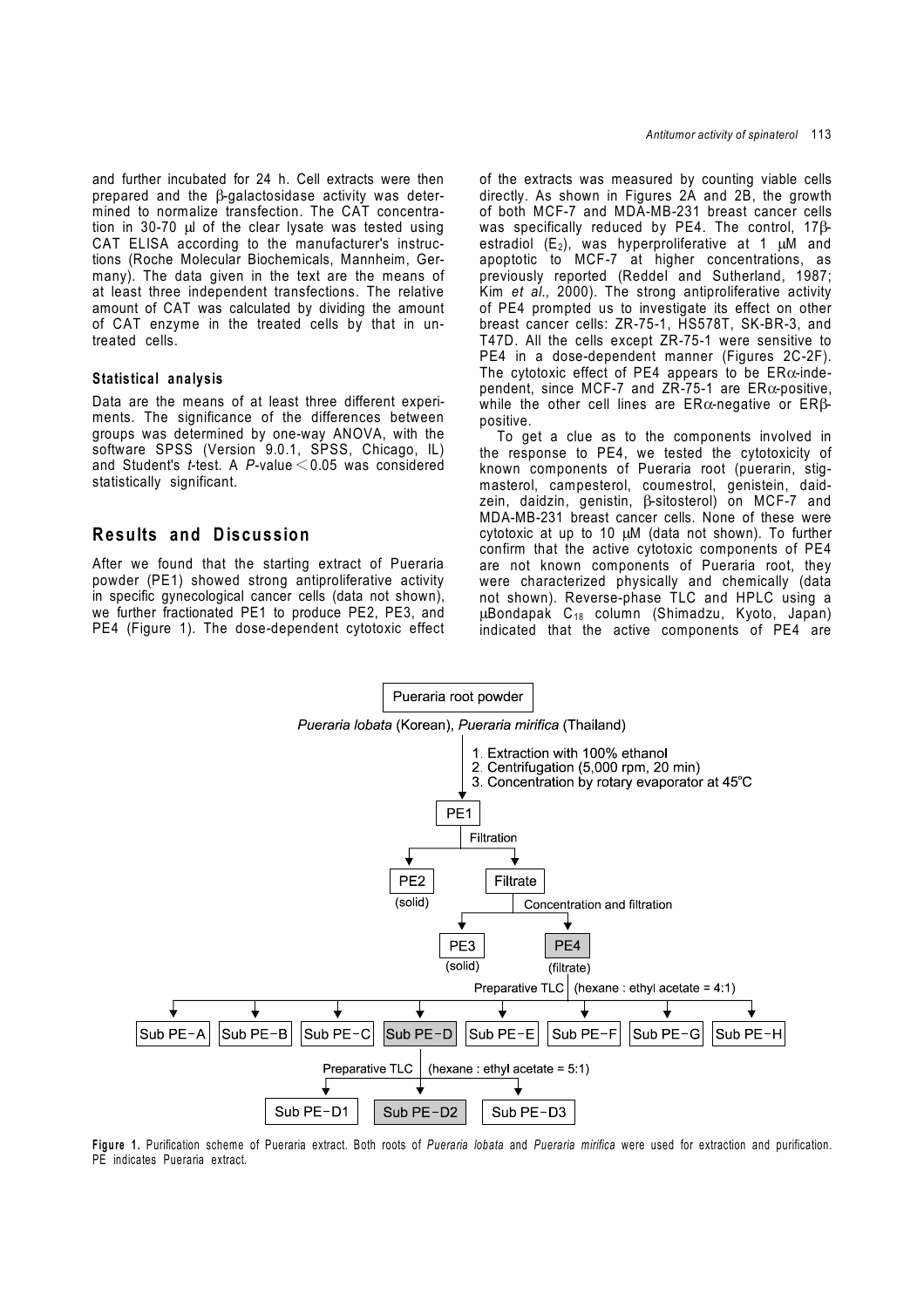

**Figure 2.** Cytotoxic effects of PE2, PE3, and PE4 on breast cancer cells. Each extract was treated to MCF-7 (A), MDA-MB-231 (B), ZR-75-1 (C), Hs578T (D), SK-BR-3 (E), and T47D (F) by increasing concentrations (0, 0.05, 0.5, and 5 µg/ml in 100% ethanol) for 3 days.  $17\beta$ -estradiol (E<sub>2</sub>) was used as a control (0, 0.1, 1, and 5 µM 100% ethanol). Numbers of live cells were counted by a hemocytometer followed by trypan blue staining.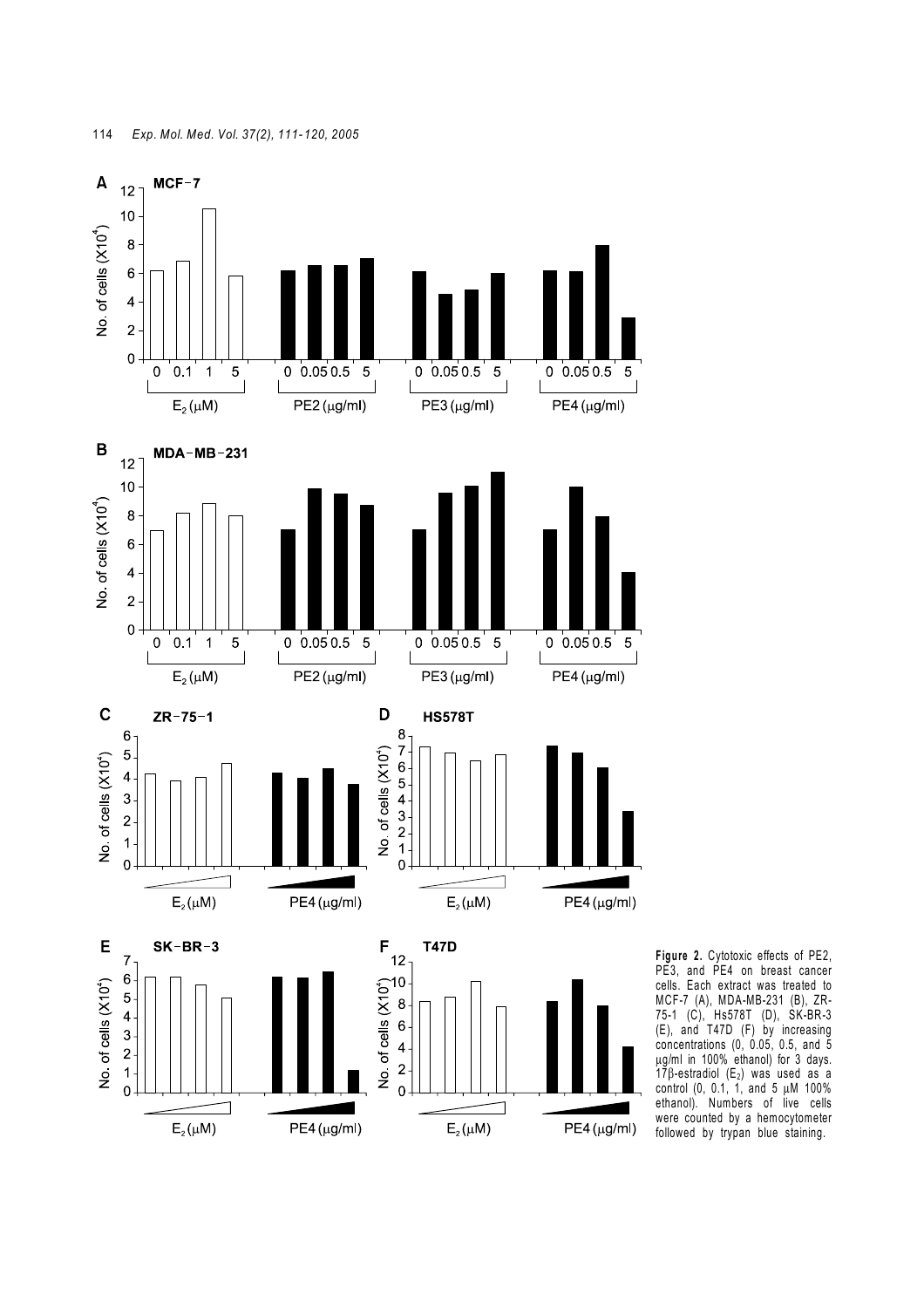extremely nonpolar, whereas the nine known compounds are relatively polar, except stigmasterol, campesterol, and β-sitosterol. The latter three compounds were not detected under UV. Like the components in PE4, these three stained with anisaldehyde-sulfuric acid and molybdophosphoric acid, which were used

to determine the presence of a phenol ring and steroid, respectively. These results suggested that the active cytotoxic component(s) of PE4 is structurally similar to, but not the same as, stigmasterol, campesterol, and β-sitosterol.

From the results shown in Figure 2, we realized



**Figure 3.** Cytotoxic effects of sub-fractions of PE4 (Sub PE-A~H). Each sub-fraction was treated to breast MDA-MB-231 (A), MCF-7 (B), ovarian 2774 (C), SK-OV-3 (D), cervical CaSki (E), and HeLa (F) cells for 3 days. Concentration of sub-fraction treated was adjusted to 10 µM, which corresponds to 4.17 µg/ml based on the average molecular weight (412.55) of nine known components of Pueraria root shown in the text. Concentrations of  $E_2$  and PE4 were 1  $\mu$ M and 5  $\mu$ g/ml, respectively. Control, shown as C, was 0.1% ethanol.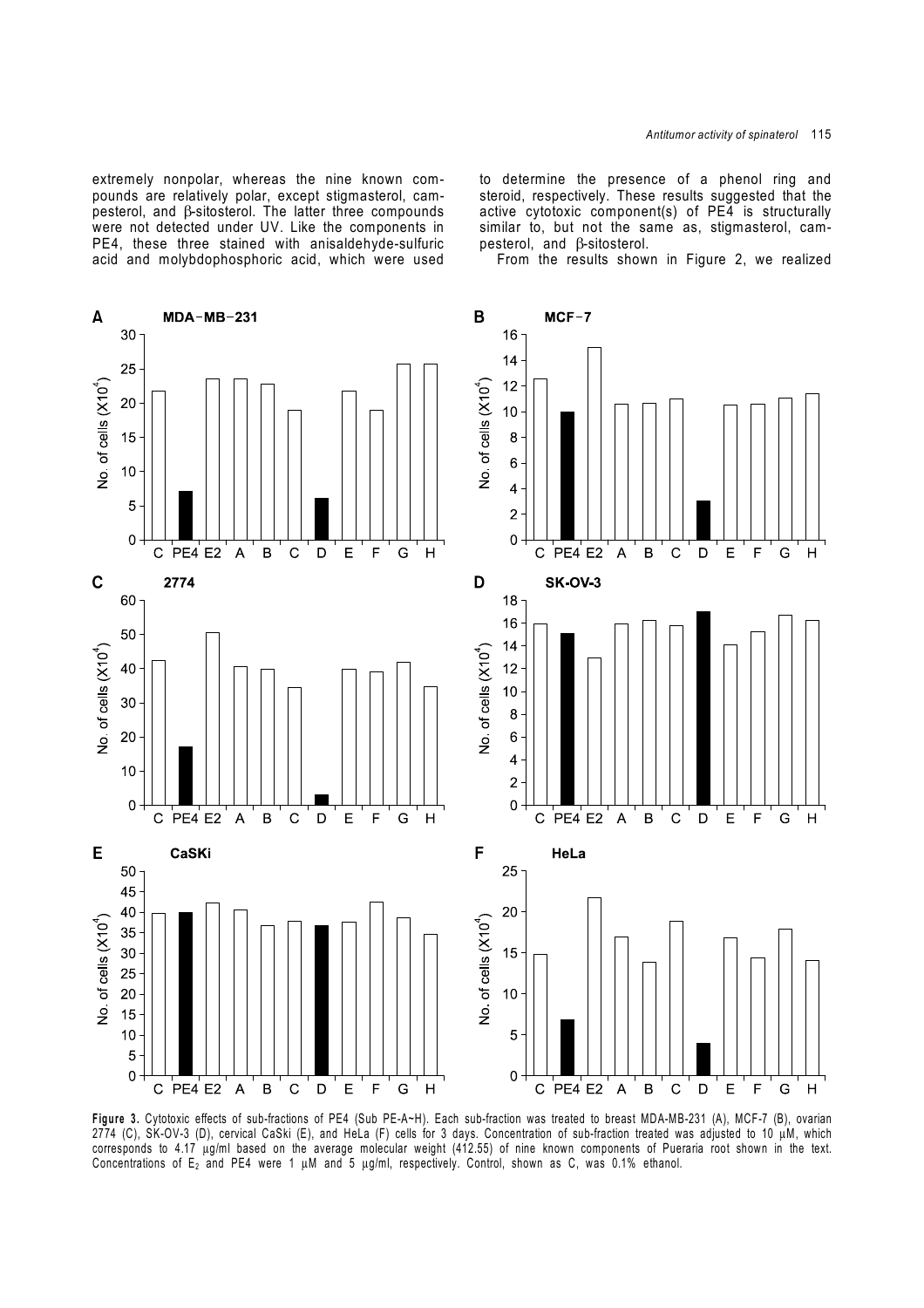

**Table 1.** Summarized cytotoxic effects of Pueraria extracts on various cancer cell lines.

| Cell line     |                                                                                                                                | Cytotoxic effect*                      |                 |     |                                                    |                                   |
|---------------|--------------------------------------------------------------------------------------------------------------------------------|----------------------------------------|-----------------|-----|----------------------------------------------------|-----------------------------------|
| <b>Tissue</b> | Name                                                                                                                           | PE <sub>1</sub>                        | PE <sub>2</sub> | PE3 | PE4                                                | Sub PE-D                          |
| <b>Breast</b> | MDA-MB-231 (ER $\beta$ +)<br>MCF-7 $(ER\alpha+)$<br>ZR-75-1 (ER $\alpha$ +)<br>Hs578T (ER $\alpha$ -)<br>SK-BR-3 $(ER\alpha-)$ | $^{++}$<br>$\ddot{}$<br>$\pmb{+}$<br>+ |                 |     | $^{++}$<br>$\ddot{}$<br>$^{++}$<br>$^{++}$<br>$++$ | $^{++}$<br>$++$<br>$\blacksquare$ |
| Cervix        | T47D $(ER\beta+)$<br>HeLa<br>CaSki                                                                                             | $\ddot{}$                              |                 |     | $+$                                                | $++$<br>$\blacksquare$            |
| Ovary         | 2774<br>OVCAR-3<br><b>PA-1</b><br>SK-OV-3                                                                                      | +                                      |                 |     | $+$                                                | $++$                              |
| Colon         | HT-29<br>SW480<br><b>HCT116</b><br>DLD-1                                                                                       |                                        |                 |     |                                                    |                                   |
| Liver         | PLC/PRF-5<br>Sk-Hep-1                                                                                                          |                                        |                 |     |                                                    |                                   |
| Normal        | Human fibroblasts<br>Chang liver cells                                                                                         |                                        |                 |     |                                                    |                                   |

\*++, strong; +, weak; -, little or no cytotoxic response under experimental conditions used.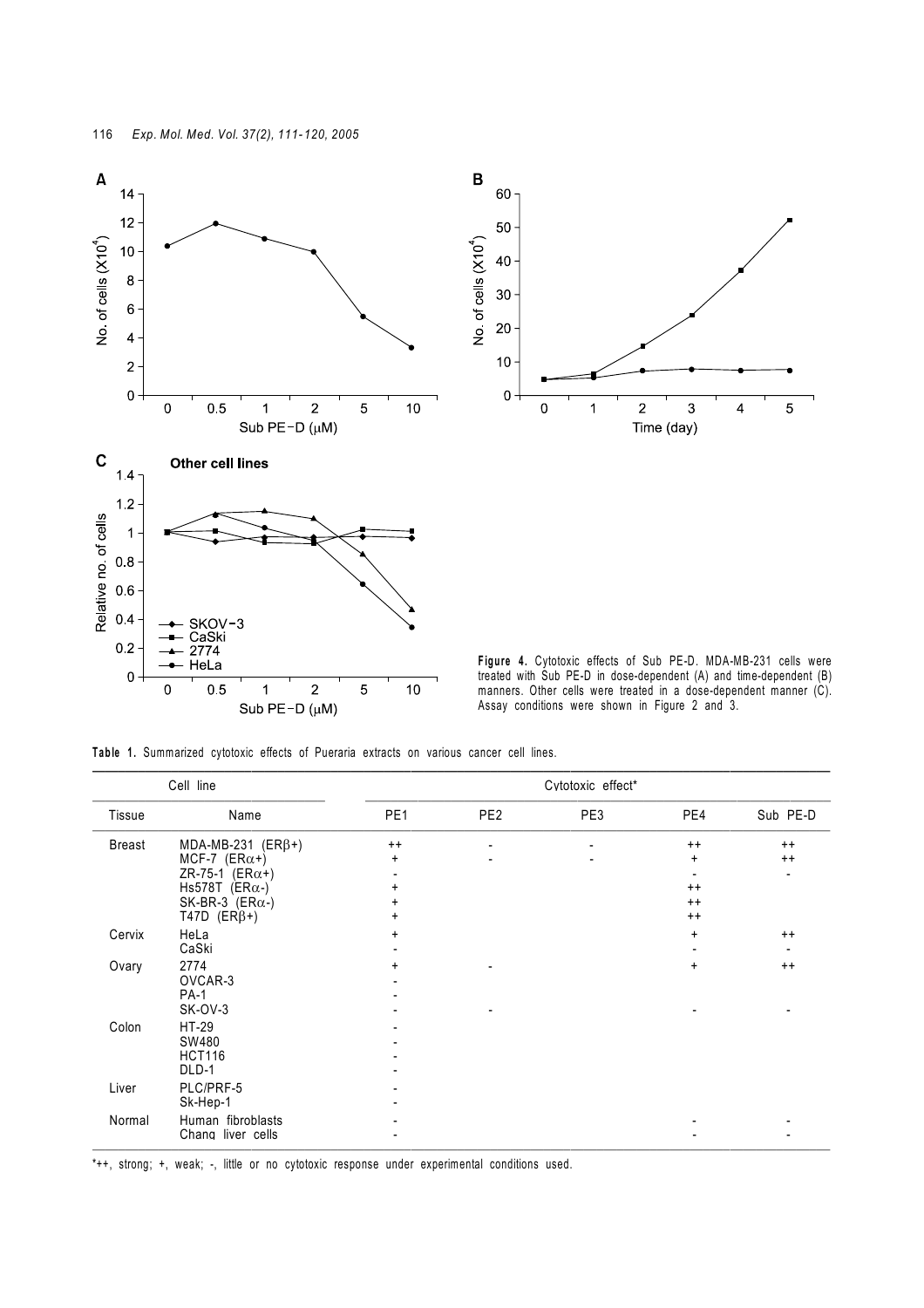that PE2 and PE3 had little effect, whereas PE1 and the final filtrate, PE4, did have an effect on most of the breast cancer cells tested. Moreover, the physicochemical characterization of PE4 further separatedthe components in PE4; PE4 was subjected to preparative TLC on Silica Gel 60 F254 in hexane: ethylacetate (4:1). To determine the effect of the sub-fractions of PE4 on gynecological cancer cells, including two breast cancer cells, cell lines were exposed to each sub-fraction at a concentration of 10 µM, which corresponds to 4.17 mg/ml, based on the average molecular weight (412.55) of the nine known components of Pueraria root (Figure 3). PE4 was used as a positive control. When compared with ethanol treatment (shown as C), sub-fraction D of PE4 (Sub-D) reduced the numbers of the two breast cancer cells greatly. Of the two ovarian cancer cell lines, 2774 was sensitive to Sub PE-D, whereas SK-OV-3 was not. Similarly, of the two cervical cancer cell lines, HeLa was responsive to Sub-D, whereas CaSki was not.

To measure the  $IC_{50}$ , the concentration inhibiting growth by 50%, cultured MDA-MB-231 cells were treated with each derivative at six different concentrations (0, 0.5, 1, 2, 5, and 10  $\mu$ M). As shown in Figure 4A, the  $IC_{50}$  of Sub PE-D was 6  $µM$ . In the presence of 10 µM, the growth of MDA-MB-231 cells was completely inhibited (Figure 4B). Again, the growth of 2774 and HeLa cells was greatly inhibited by Sub PE-D in a dose-dependent manner (Figure 4C). The cytotoxic effects of the extracts of Pueraria root are summarized in Table 1. Interestingly, the Pueraria extracts had no effect on the colon or liver cancer cell lines used, or on normal human fibroblasts and Chang liver (epithelium-originated) cells. These results indicate that the Sub PE-D fraction contains the effective component(s) of Pueraria root, which is cytotoxic in the selected gynecological cancer cell lines used in this study, but not in normal cell lines. However, we did not determine which component(s) of Sub PE-D is responsible for the cytotoxicity. Additional work is required, including the further separation and structural determination of the isolated component(s).

 To determine whether the component(s) of Sub PE-D acts as phytoestrogen, we performed transcription assays in which COS-1 cells were transiently transfected with Vit-tk-CAT reporter plasmid, and  $ER\alpha$  or  $ER\beta$  expression vector. As a positive control,  $17\beta$  estradiol (E<sub>2</sub>) was used. As expected, 1 mM E2 activated the transcriptional activities of both ER $\alpha$  and ER $\beta$ . When increasing concentrations of Sub PE-D were used, it was as active as  $E_2$  for ER $\alpha$ , and a little less active than  $E_2$ for ER $\beta$  (Figure 5). In another assay, no E<sub>2</sub> antagonist effect of Sub PE-D was observed (data not shown). These results suggest that the Sub PE-D fraction of Pueraria root contains a phytoestrogen that activates both ER $\alpha$  and ER $\beta$  as an E<sub>2</sub> agonist. However, it is not clear which component(s) of Sub PE-D acts as a phytoestrogen.

To determine which component(s) of Sub PE-D is



**Figure 5.** ER agonist effect of Sub PE-D. COS-1 cells were cotransfected with Vit-tk-CAT reporter gene and  $ER\alpha$  (A) or  $ER\beta$  (B) expression vector in pSG5, and treated with 1  $\mu$ M E<sub>2</sub> or increasing concentrations of Sub PE-D (0.25, 0.5, 1, 2, and 5  $\mu$ M) using Lipofectamine PLUS reagent. Transcriptional activities were analyzed using CAT ELISA and expressed as a relative activity compared with that of the DMSO control (average of 3 independent assays  $\pm$  SD).

responsible for its cytotoxicity in breast cancer cells, and constitutes the phytoestrogen that activates ER, Sub PE-D was further subjected to preparative TLC in hexane:ethylacetate (5:1). From this sub-fractionation, we obtained Sub PE-D1, -D2, and -D3. As shown in Figure 2, ZR-75-1 cells were not sensitive, whereas MCF-7, MDA-MB-231, and HeLa cells were sensitive to Sub PE-D. Of the sub-fractions, PE-D2 inhibited the growth of cancer cells as much as Sub PE-D (Figure 6), indicating that PE-D2 contains the active cytotoxic component of Sub PE-D.

<sup>1</sup>H NMR and  $13C$  NMR spectra of Sub PE-D2 were obtained. : 1 H NMR (CDCl3, 400 MHz) : δ 0.68~0.79 (3H, t, J=6.8 Hz), 0.81-0.86 (10H, m), 0.91-0.98 (5H,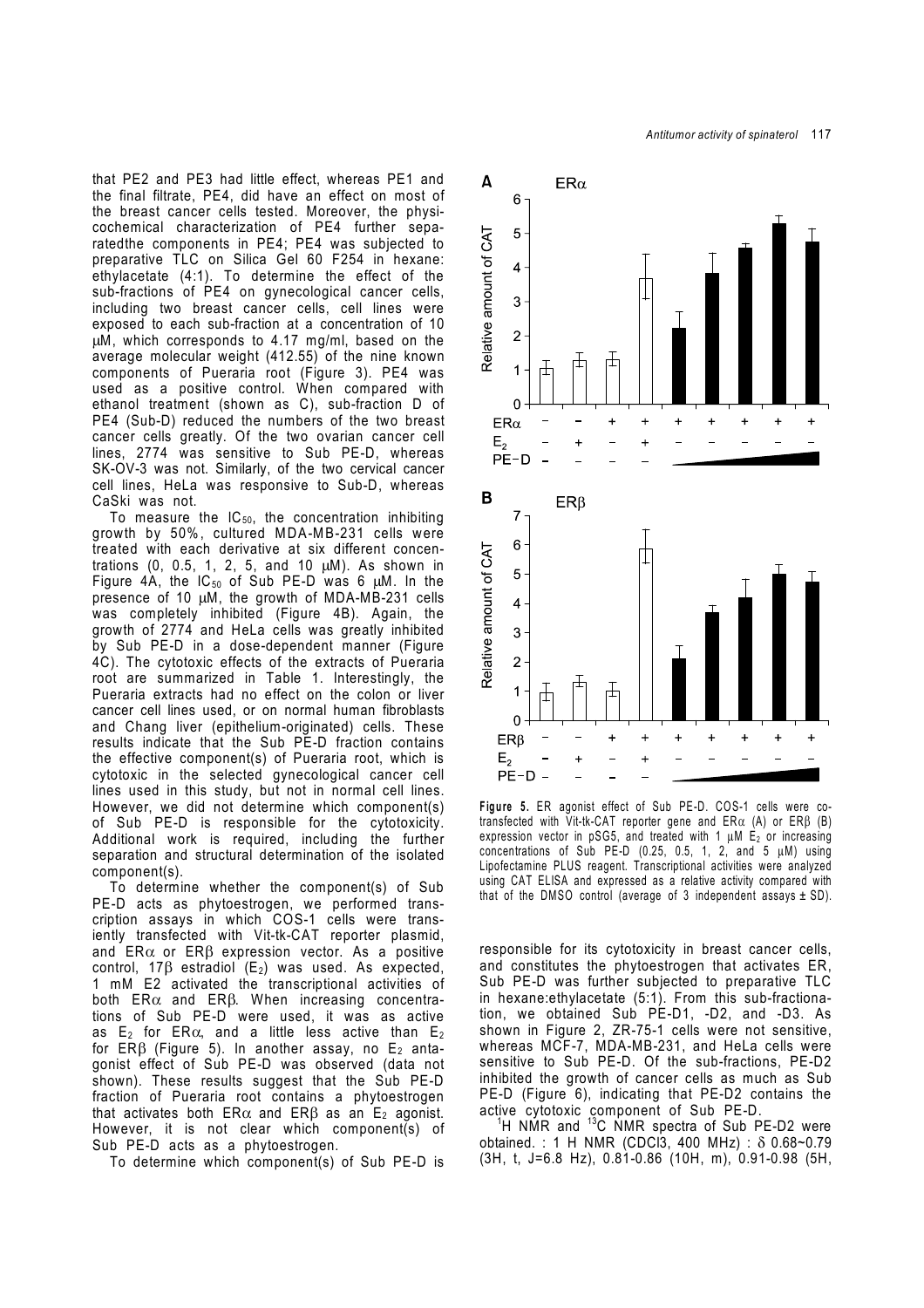

**Figure 6.** Cytotoxic effects of sub-fractions of Sub PE-D. Each sub-fraction was treated to breast MDA MCF-7 (A), MDA-MB-231 (B), ZR-75-1 (C), and cervical HeLa (D) cells for 3 days in a dose-dependent manner. Assay conditions were shown in Figure 2 and 3.

m), 1.01-1.03 (6H, m), 1.07-1.25 (6H, m), 1.28-1.41 (7H, m), 1.48-1.68 (10H, m), 1.83-1.86 (3H, m), 1.95-2.02 (3H, m), 2.23-2.29 (2H, m), 3.52-3.53 (1H. m), 5.36 (1H. s);  $^{13}$ C NMR (CDCl3)  $\cdot$   $\delta$  11.86, 11.99, 18.79, 19.04, 19.40, 19.83, 21.08, 23.06, 24.31, 26.05, 28.25, 29.14, 31.65, 31.90, 33.93, 36.16, 36.50, 37.25, 39.77, 42.29, 42.32, 45.82, 50.12, 56.25, 56.77, 71.79, 121.72, 140.75. Mass spectroscopy indicated that the molecular weight of Sub PE-D2 was 397 (M-1) and 551 (M+NBA). The NMR and mass data suggest that the active component in Sub PE-D2 is spinasterol (stigmasta-7,22-dien-3beta-ol), an isomer of stigmasterol, which is one of the phytoestrogens present in Pueraria extract. Spinasterol has been reported in *Cucurbita moschata* (Rodriguez *et al.,* 1996), *Conyza blinii* (Xu *et al.,* 1998), *Gypsophila oldhamiana* (Yang *et al.,* 1999), *Gordonia ceylanica* (Herath *et al.,* 2001), and *Acacia cedilloi* (Pech *et al.,* 2002). Recently, the anti-tumor activity of spinasterol was demonstrated *in vivo* in studies that showed that it greatly decreased

the incidence of skin tumors without co-carcinogen or co-tumor promoter activities (Villasenor and Domingo, 2000). Little is known of spinasterol as a phytoestrogen other than that it exists and has anti-tumor activity. In transcription assays with ER, we found that the spinasterol present in Sub PE-D2 acts as an  $E_2$ agonist, like Sub PE-D (data not shown), suggesting that it could be a phytoestrogen. Although the active cytotoxic component of Pueraria root was identified as spinasterol, it is still not clear how spinasterol inhibits the growth of specific cancer cell lines such as MCF-7, MDA-MB-231, 2774, and HeLa. More work is required to investigate the mechanisms by which spinasterol influences the cell growth and apoptosis of tumor cells.

 We drew the following conclusions from this study. First, Sub PE-D derived from Pueraria extracts showed a strong anti-proliferative effect on some gynecological cancer cell lines, including breast (MCF-7, MDA-MB-231), ovarian (2774), and cervical (HeLa)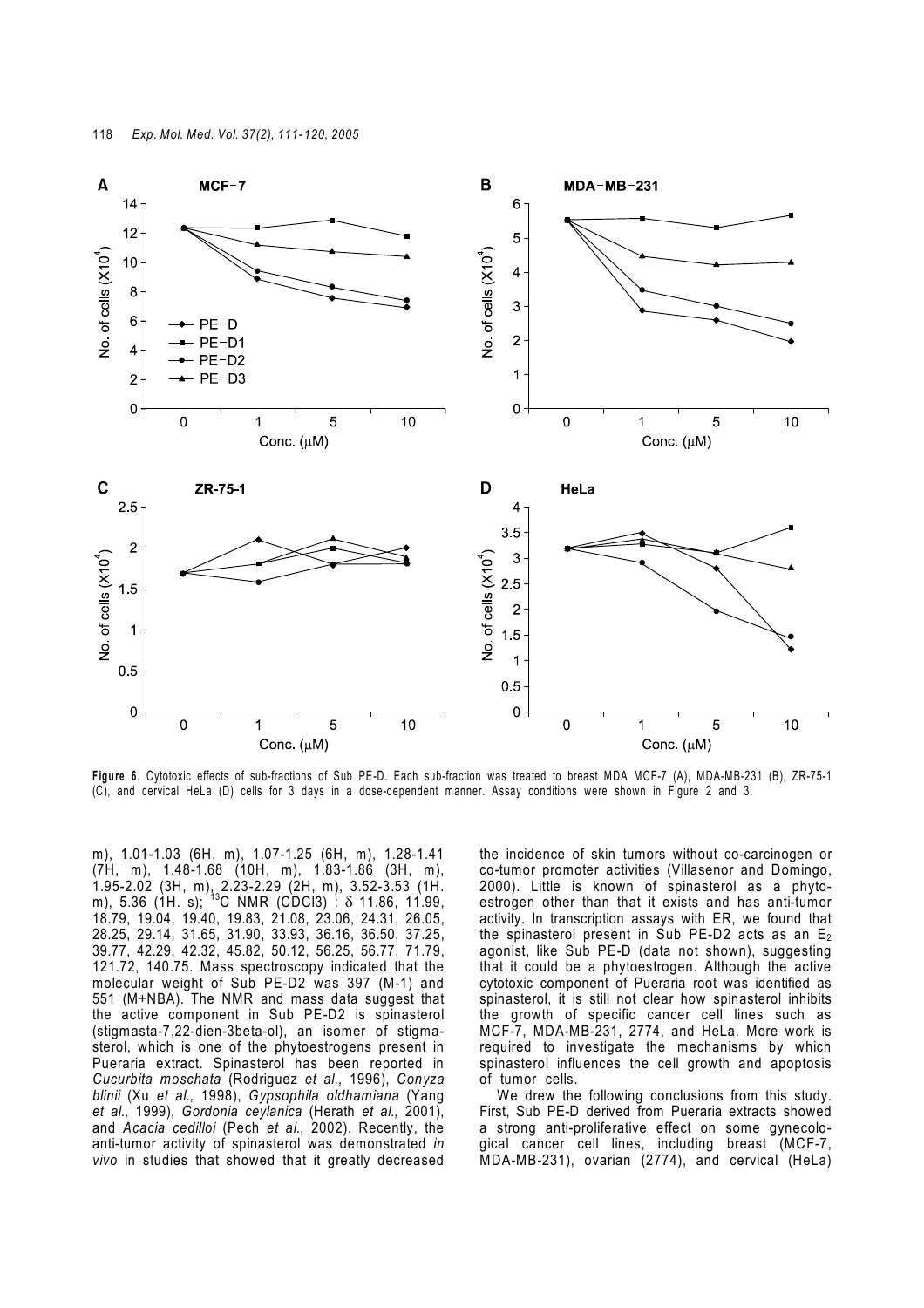cell lines, but did not affect normal human fibroblasts or Chang liver cells. Second, Sub PE-D acts as an E<sub>2</sub> agonist with preferential activity on ERα over ERβ. However, it is not clear whether ER activation *via* endogenous ER in sensitive cells is correlated with its cytotoxicity. Third, the active cytotoxic component in the final Sub PE-D2 fraction appears to be spinasterol, an isomer of stigmasterol, which is one of the known phytoestrogens in Pueraria extract. These results suggest that phytoestrogens derived from Pueraria root could be used as a natural alternative to estrogen, offering a lower risk of gynecological cancer when ERT is considered to alleviate the symptoms of menopause. Moreover, the phytoestrogens could be used as a chemopreventive agent in some gynecological cancers.

#### **Acknowledgement**

This work was supported by grants from the Plant Diversity Research Center of the 21st Century Frontier Research Program (PF0321001-00) funded by the Ministry of Science and Technology, and from the Ministry of Commerce, Industry and Energy (R-04-021), Republic of Korea. S.J.U. was supported by BK21 project from the Ministry of Education and Human Resources Development.

## **References**

Barkhem T, Carlsson B, Nilsson Y, Enmark E, Gustafsson JA, Nilsson S. Differential response of estrogen receptor  $\alpha$ and estrogen receptor  $\beta$  to partial estrogen agonist/antagonists. Mol Pharmacol 1998;54;105-12

Bradbury RB, White DE. 1954 Estrogens and related substances in plants. Vitamins Horm 1954;12;207-33

Cain JC. Miroestrol: an oestrogen from the plant *Pueraria mirifica*. Nature 1960;188;774-7

Harada M, Ueno K. Pharmacological studies on pueraria root. I. Fractional extraction of pueraria root and identification of its pharmacological effects. Chem Pharm Bull (Tokyo) 1975;23;1798-805

Herath HM, Athukoralage PS, Jamie JF. A new oleanane triterpenoid from Gordonia ceylanica. Nat Prod Lett 2001;15; 339-44

Kang JH, Chang SY, Yeom DH, Kim SA, Um SJ, Hong KJ. Weakening of the repressive YY-1 site on the thrombospondin-1 promoter *via* c-Jun/YY-1 interaction. Exp Mol Med 2004;36;300-10

Keung WM, Vallee BL. Kudzu root: an ancient Chinese source of modern antidipsotropic agents. Phytochemistry 1998;47;499-506

Kim CJ, Um SJ, Kim TY, Kim EJ, Park TC, Kim SJ, Namkoong SE, Park JS. Regulation of cell growth and HPV genes by exogenous estrogen in cervical cancer cells. Int J Gynecol Cancer 2000;10;157-64

Kuiper GGJM, Gustafsson JA. The novel estrogen receptor-β

subtype: potential role in the cell- and promoter-specific actions of estrogens and anti-estrogens. FEBS Lett 1997; 410;87-90

Lacey JV Jr, Mink PJ, Lubin JH, Sherman ME, Troisi R, Hartge P, Schatzkin A, Schairer C, Menopausal hormone replacement therapy and risk of ovarian cancer. JAMA 2002;288;334-41

Lai XL, Tang B. Recent advances in the experimental study and clinical application of *Pueraria lobata* (Willd) Ohwi. Zhongguo Zhong Yao Za Zhi 1989;14;308-11

Miyazawa M, Sakano K, Nakamura S, Kosaka H. Antimutagenic activity of isoflavone from *Pueraria lobata*. J Agric Food Chem 2001;49;336-41

Nilsson S, Kuiper GGJM, Gustafsson J-A. ERβ: a novel estrogen receptor offers the potential for new drug development. Trends Endocrinol Metab 1998;9;387-95

Nilsson S, Makela S, Treuter E, Tujague M, Thomsen J, Andersson G, Enmark E, Pettersson K, Warner M, Gustafsson JA. Mechanisms of estrogen action. Physiol Rev 2001;81;1535-65

Ohshima Y, Okuyama T, Takahashi K, Takizawa T, Shibata S. Isolation and high performance liquid chromatography (HPLC) of isoflavone from the Pueraria Root. Planta Med 1988;54;250-4

Osborne CK, Schiff R, Fuqua SA, Shou J. Estrogen receptor: current understanding of its activation and modulation. Clin Cancer Res 2001;7(12 Suppl);4338s-42s

Pech GG, Brito WF, Mena GJ, Quijano L. Constituents of Acacia cedilloi and Acacia gaumeri. Revised structure and complete NMR assignments of resinone. Z Naturforsch [C] 2002;57;773-6

Qicheng F. Some current study and research approaches relating to the use of plants in the traditional Chinese medicine. J Ethnopharmacol 1980;2;57-63

Reddel RR, Sutherland RL. Effects of pharmacological concentration and cell cycle kinetics of human breast cancer cell lines *in vitro*. Cancer Res 1987;47;5323-29

Rodriguez JB, Gros EG, Bertoni MH, Cattaneo P. The sterols of Cucurbita moschata ("calabacita") seed oil. Lipids 1996; 31;1205-8

Schairer C, Lubin J, Troisi R, Sturgeon S, Brinton L, Hoover R. Menopausal estrogen and estrogen-progestin replacement therapy and breast cancer risk. JAMA 2000;283;485-91

Tham DM, Gardner CD, Haskell WL. Clinical review 97: Potential health benefits of dietary phytoestrogens: a review of the clinical, epidemiological, and mechanistic evidence. J Clin Endocrinol Metab 1998;83;2223-35

This P, De La Rochefordiere A, Clough K, Fourquet A, Magdelenat H, The Breast Cancer Group of the Institut Curie. Phytoestrogens after breast cancer. Endocr Relat Cancer 2001;8;129-34

Um SJ, Kim EJ, Hwang ES, Kim SJ, Namkoong SE, Park JS. Antiproliferative effects of retinoic acid/interferon in cervical carcinoma cell lines: cooperative growth suppression of IRF-1 and p53. Int J Cancer 2000;85;416-23